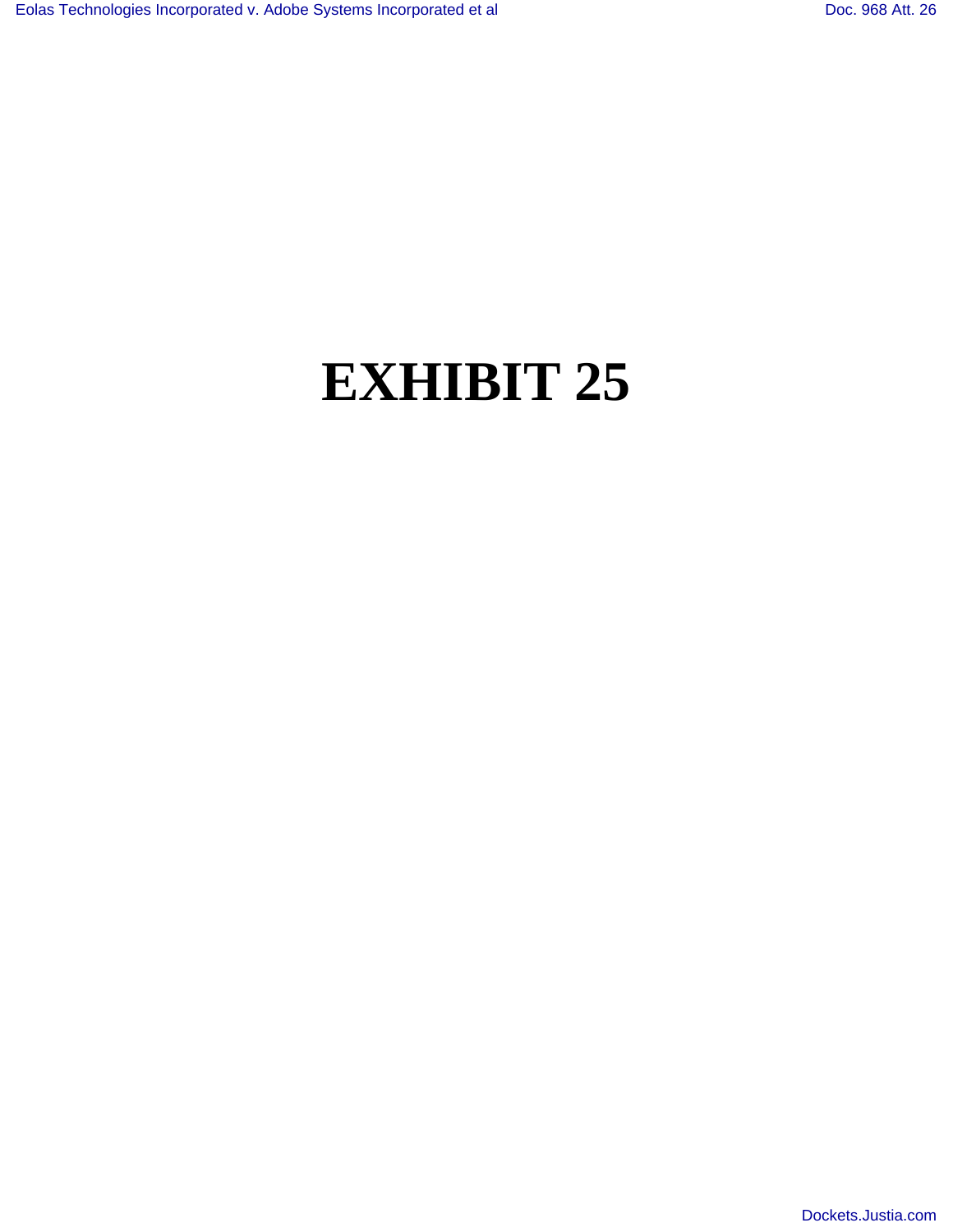## **Gretchen Curran**

| From:<br>Sent: | Hardt, Jonathan [Jonathan.Hardt@wilmerhale.com]<br>Wednesday, July 27, 2011 1:55 PM                                                                                                                                                           |
|----------------|-----------------------------------------------------------------------------------------------------------------------------------------------------------------------------------------------------------------------------------------------|
| To:            | Tom Fasone III; Matuschak, Mark; MRichardson@brsfirm.com                                                                                                                                                                                      |
| Cc:            | Hutchins, Kate; Eolas; Ewenstein, Richard I; Williams, Daniel V.; Steinberg, Don; John B.<br>Campbell; Gretchen Curran; Josh Budwin; Matt Rappaport; Bob Kramer; Don Gaiser; Holly E.<br>Engelmann; Ivan Wang; Vicki Merideth; Stefano Milito |
| Subject:       | RE: Eolas/Staples: Request for LR7 on Metrics/Web Analytics Discovery                                                                                                                                                                         |

Tom,

Staples is now able to offer web analytics access on a secure computer in Wilmer's Boston office. The review can commence tomorrow morning at 9:00 am, or any day thereafter. Please let us know Eolas' preference.

Regards,

Jonathan

-----Original Message----- From: Tom Fasone III [mailto:tfasone@McKoolSmith.com] Sent: Saturday, July 23, 2011 7:30 AM To: Matuschak, Mark; MRichardson@brsfirm.com Cc: Hutchins, Kate; Eolas; Ewenstein, Richard I; Williams, Daniel V.; Steinberg, Don; Hardt, Jonathan; John B. Campbell; Gretchen Curran; Josh Budwin; Matt Rappaport; Bob Kramer; Don Gaiser; Holly E. Engelmann; Ivan Wang; Vicki Merideth; Stefano Milito Subject: Eolas/Staples: Request for LR7 on Metrics/Web Analytics Discovery Importance: High

Mark and Michael

On June 30, 2011, Judge Davis ordered that Staples provide access to its web analytics/metrics databases. Yet, despite the Court's order requiring that Staples provide such crucial discovery, Eolas has yet to receive a proposed date for the inspection of same. This coming Friday will be mark the passage of one  $(1)$  month since Kate Hutchins of your firm stood up in open Court and advised Judge Davis that Staples would comply with his ruling. Eolas is disappointed and quite surprised at Staples failure to comply with the Court's Order. Eolas has been more than patient with your client in seeking this crucial and time sensitive discovery and assumed that Staples would act in an expeditous manner to provide it given Judge Davis' ruling. Given the rapidly approaching fact discovery deadline (August 12) in this case, the fact that the parties are in the process of exchanging expert submissions, and that Jury Selection is scheduled to occur on October 3, 2011 in this matter, Eolas can wait no longer to obtain this discovery.

Please provide your availabilty for a LR Conference on Monday afternoon, Tuesday, or Wednesday of this week. Eolas plans to file a motion to enforce the Court's June 30, 2011 Order, seek attorneys' fees and costs associated with doing so, and seek any other relief that may be